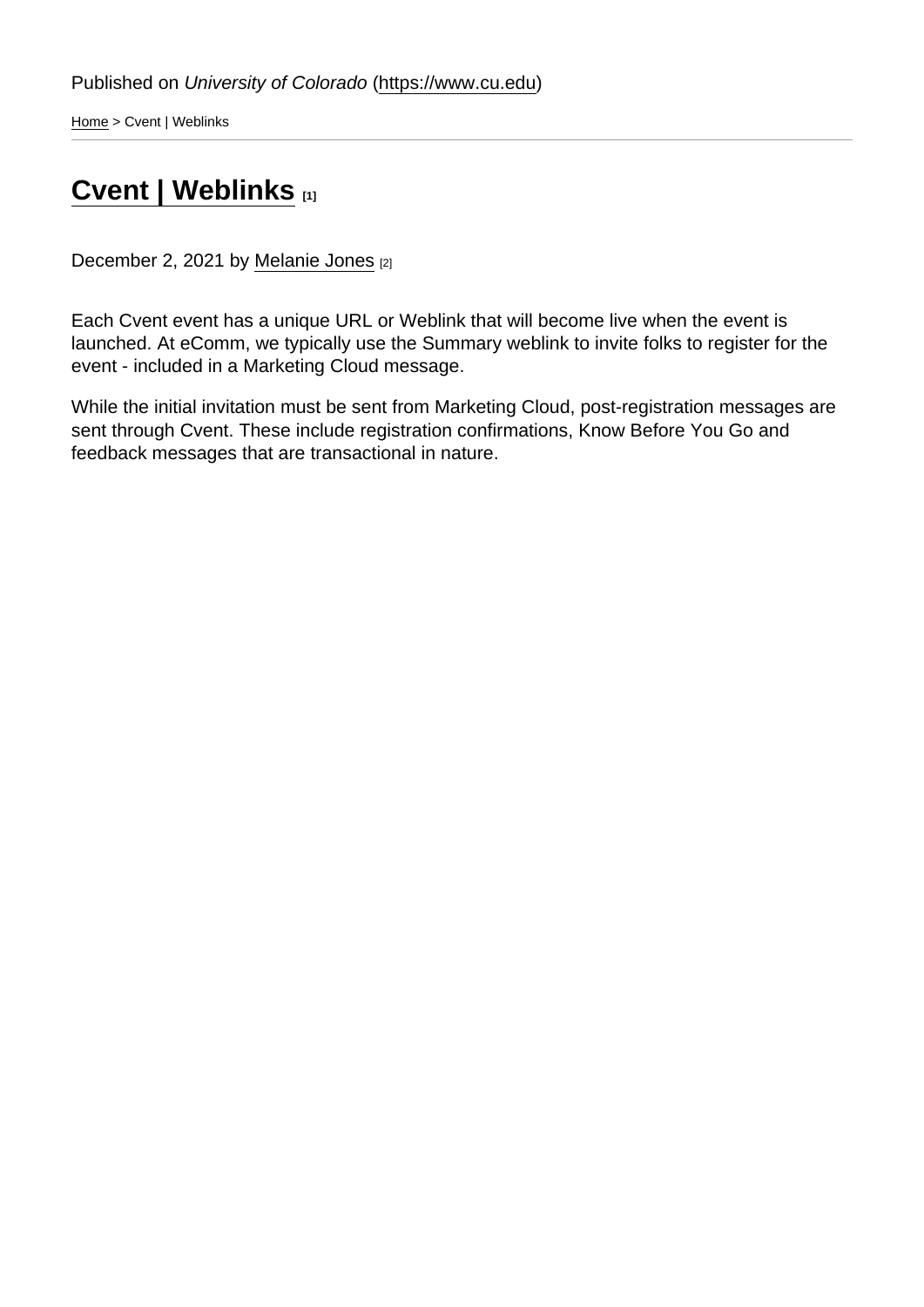- Flex
- [Express](#page-2-0)

Once you've opened your event:

- Expand the Marketing tab on the left navigation
- Under Marketing, click Weblinks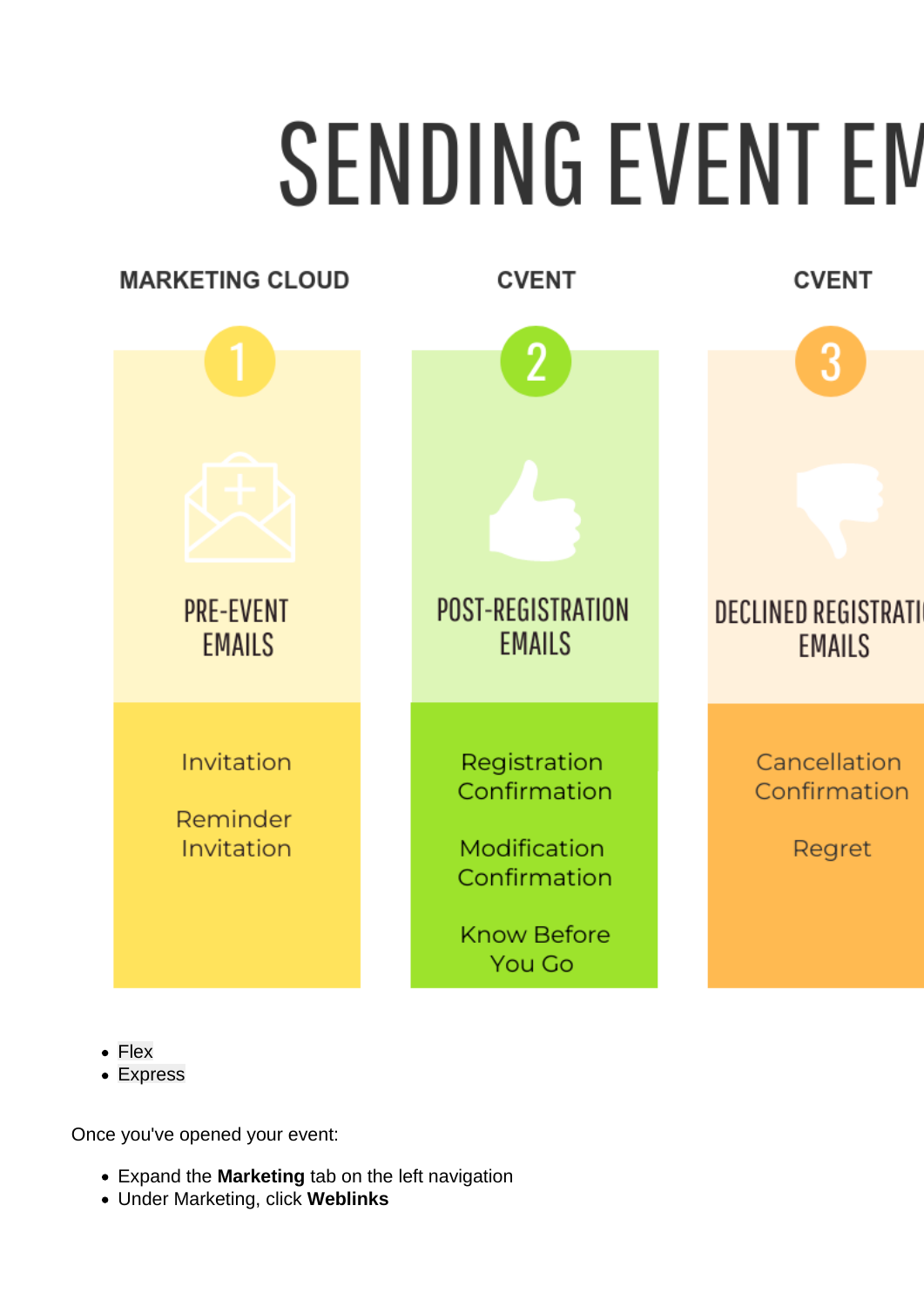- <span id="page-2-0"></span>A new page will appear with the unique weblinks for your event
	- You can create more links to your event with the blue Create Link button in the top right

Related Articles

- [Welcome to the New Experience!](https://www.cu.edu/blog/ecomm-wiki/cvent-welcome-new-user-experience) [3]
- [Contact Cvent Help & Support](https://www.cu.edu/blog/ecomm-wiki/cvent-support-and-resources) [4]